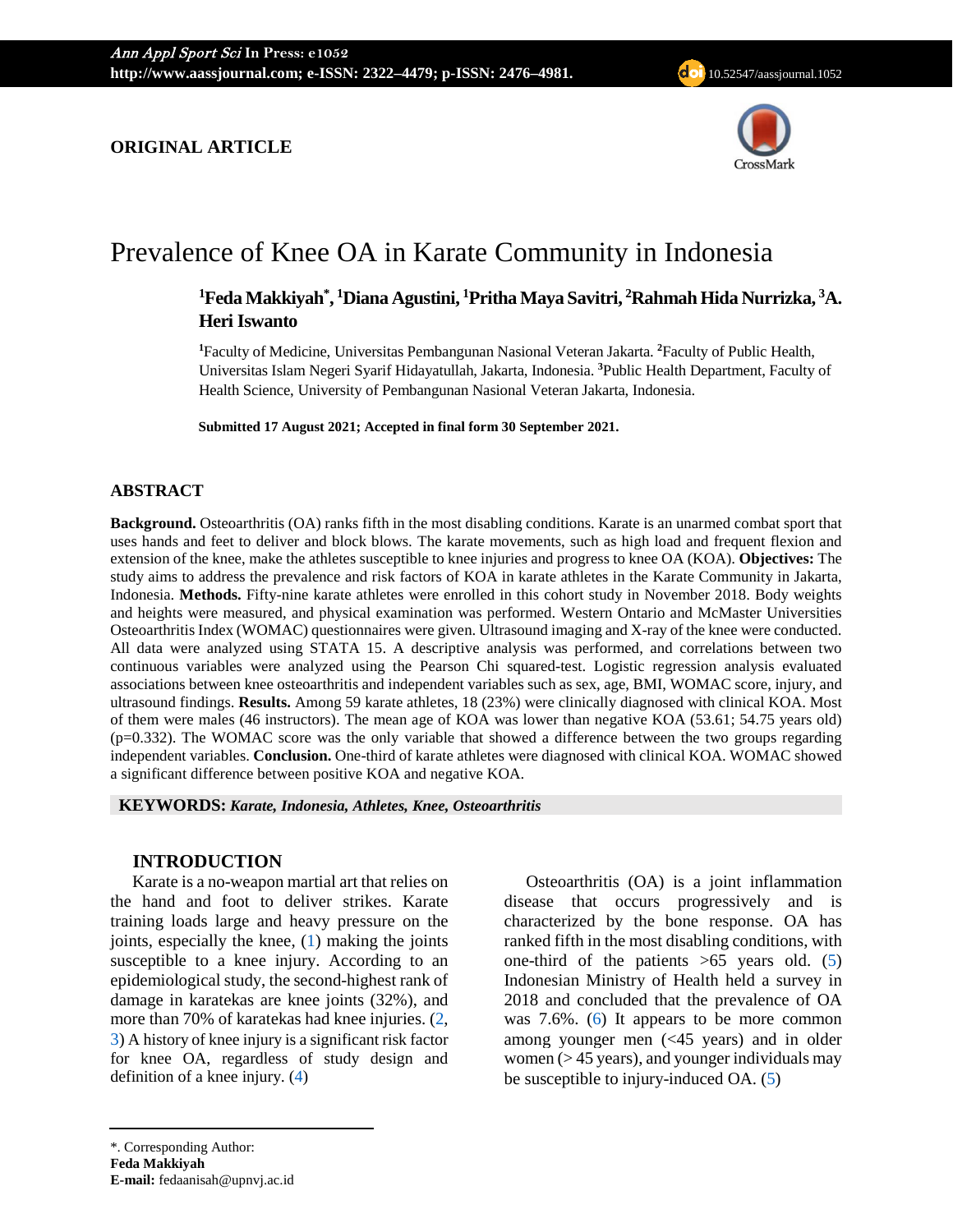The chance of getting injured and then progressing to KOA is increased in young people who engage in many occupational and recreational activities. [\(7\)](#page-5-6) A study in 2011 demonstrated the influence of occupational and recreational activities on the progression of OA, where military officers were related to significantly higher rates of OA compared to the exact age of the general population. [\(8\)](#page-5-7)

Karate is an unarmed combat sport that uses the hands and feet to deliver and block blows. Because karate athletes often perform flexion and extension of the knee, they are susceptible to having injuries and progress to knee OA (KOA). The majority of the articles have reported hand osteoarthritis, [\(9\)](#page-5-8) temporomandibular disorder,  $(10)$  shoulder OA,  $(11)$  elbow OA  $(12)$ . KOA was written in running sport,  $(13)$  soccer, competitive weight lifting, and wrestling. [\(14\)](#page-5-13) The prevalence of KOA is still unknown in Indonesia. This study aims to address the prevalence of KOA in karate athletes in Indonesia and correlate the risk factors with KOA. This study might give valuable insight into the occurrence of KOA in the future and warn the athletes about the KOA.

#### **MATERIALS AND METHODS**

**Study Designs.** The purposive non-random sampling was chosen in this study. Fifty-nine karate instructors who have been practicing the sport for more than ten years were enrolled in this study. The analysis was performed in November 2018. They were over 40 years old and practiced karate two or three times a week. Body weights and heights were measured, and physical

examination was performed by three general practitioners who were blinded to this study [\(Figure](#page-1-0) 1). The participants were given a WOMAC questionnaire and questions about the symptoms [\(Table 1\)](#page-2-0) and the risk factors associated with KOA [\(Table 2\)](#page-2-1). WOMAC is a list of questions for evaluating KOA. It consists of 24 items and is divided into three subscales. The pain scale consists of five things asking about pain during inactivity or rest. The stiffness includes two questions and functional questions focused on disabilities in daily activities. The two blinded ultrasonographers examined the participants' knees, and a knee X-ray was conducted on participants with positive KOA.

All data were analyzed using Stata 15. Descriptive analysis was performed, with mean and standard deviation as continuous variables and absolute frequency and relative frequency as categorical variables. Normality of data was measured using the Shapiro–Wilk test, histograms, and multivariate skewness and kurtosis. Pearson's chi-squared test was used to correlate two continuous variables. P values < 0.05 were considered statistically significant. Logistic regression analysis was performed to evaluate the associations between knee osteoarthritis and independent variables such as sex, age, BMI, WOMAC score, injury, risk factors of KOA, and ultrasound findings. This study was approved by the Research Ethics Committee of the Faculty of Medicine, Universitas Pembangunan Nasional Veteran Jakarta, Indonesia (978/UN2.F1/ETIK/2016).



<span id="page-1-0"></span>**Figure 1. Schematic Data Collection.**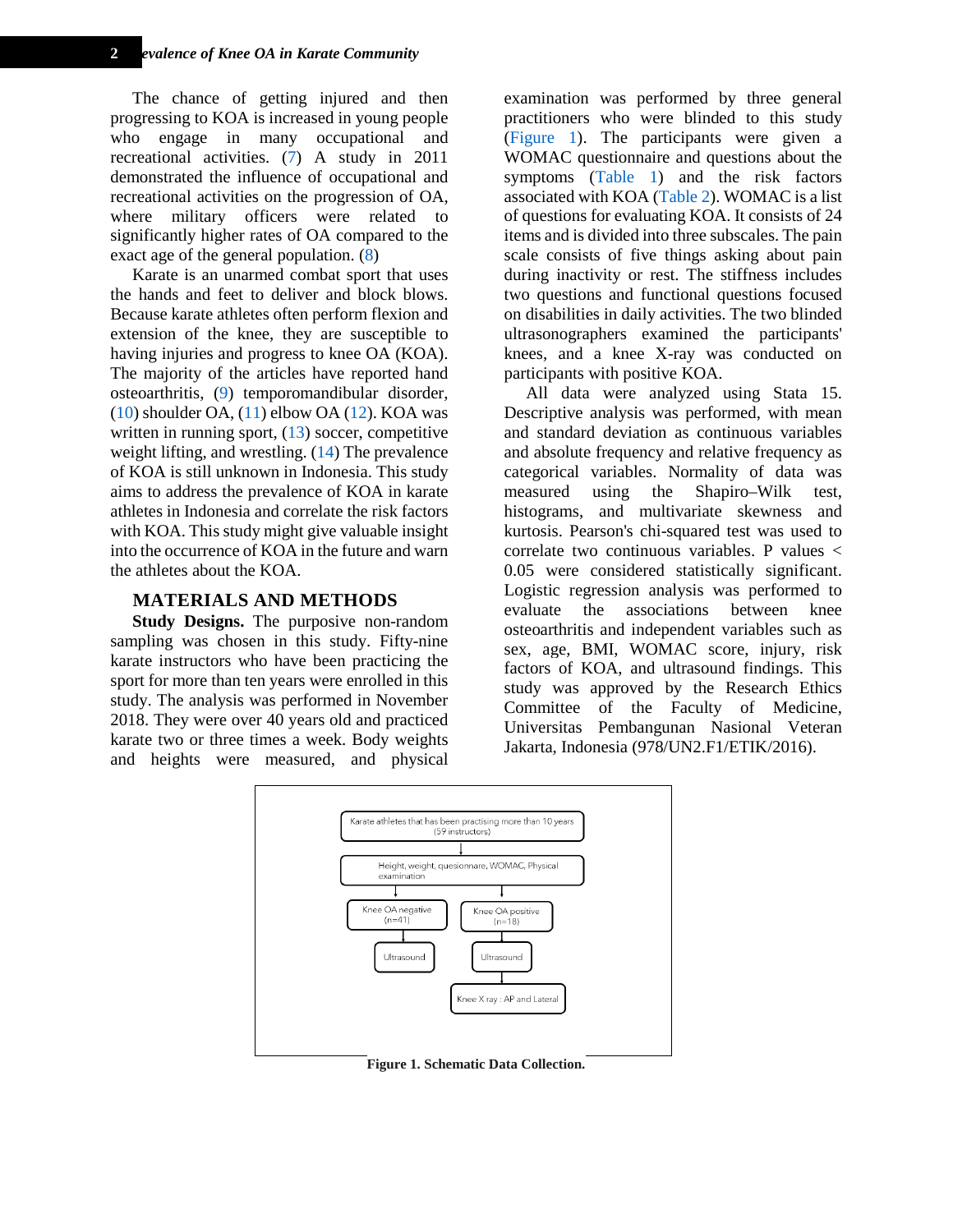#### **RESULTS**

Among the 59 karate instructors, 18 (23%) were clinically diagnosed with KOA, as presented in Table 1. Most of the instructors were males (46 males; 13 female instructors) [\(Table 3\)](#page-2-2). The relative frequency percentage of KOA was higher in those aged 50-59 years than those between 40- 49 and 60-69 years old. Six athletes aged 40-49, nine athletes aged 50–59, and three aged 60-69 were diagnosed with clinical KOA. The mean age of KOA was lower (53.61 years old) than negative KOA (54.75 years old), but the difference was not significant ( $P = 0.332$ ).

Regarding independent variables, the WOMAC score was the only variable that showed a difference between the two groups (positive and negative KOA). The mean WOMAC of positive KOA was 47.72, compared to 30.60 ( $P < 0.01$ ) for negative KOA. Mean systolic and diastolic followed the similar path as the WOMAC score, but the difference between the two groups was not significant (143.5294  $\pm$  21.19587 and 97.05  $\pm$ 13.58524; 132.381  $\pm$  15.43 and 85  $\pm$  12.34662).

Variables such as comorbid disease, injury, and having risk factors of KOA did not show significant differences between the two groups. Having comorbid illness and risk factors of KOA did not show any significant difference between the two groups ( $P = 0.298$ ;  $P = 0.992$ ).

<span id="page-2-2"></span><span id="page-2-1"></span><span id="page-2-0"></span>

| Table 1. Knee Osteval thritis Diagnostic Criteria (13)       |                                                |                            |                                       |              |                                    |  |  |  |
|--------------------------------------------------------------|------------------------------------------------|----------------------------|---------------------------------------|--------------|------------------------------------|--|--|--|
| Presence of Knee Pain Plus at Least Three of the Following   |                                                |                            |                                       |              |                                    |  |  |  |
| Morning stiffness for less than 30 min                       |                                                |                            |                                       |              |                                    |  |  |  |
| Crepitus on active knee motion                               |                                                |                            |                                       |              |                                    |  |  |  |
| Older than 50 years of age                                   |                                                |                            |                                       |              |                                    |  |  |  |
| Bony enlargement                                             |                                                |                            |                                       |              |                                    |  |  |  |
| No palpable warmth                                           |                                                |                            |                                       |              |                                    |  |  |  |
|                                                              | Bony tenderness                                |                            |                                       |              |                                    |  |  |  |
|                                                              |                                                |                            |                                       |              |                                    |  |  |  |
|                                                              |                                                |                            |                                       |              |                                    |  |  |  |
| Table 2. Risk factors of osteoarthritis                      |                                                |                            |                                       |              |                                    |  |  |  |
| <b>Risk Factors Positive at Least Three of the Following</b> |                                                |                            |                                       |              |                                    |  |  |  |
| Often knee bending                                           |                                                |                            |                                       |              |                                    |  |  |  |
|                                                              | Step ladder more than ten steps each day       |                            |                                       |              |                                    |  |  |  |
|                                                              | Squat more than 30 min a day                   |                            |                                       |              |                                    |  |  |  |
|                                                              |                                                |                            | Lift loads more than 15 kg in 30 days |              |                                    |  |  |  |
|                                                              | Presence Valgus/valrus                         |                            |                                       |              |                                    |  |  |  |
|                                                              |                                                |                            |                                       |              |                                    |  |  |  |
|                                                              | <b>Table 3. Characteristics of Respondents</b> |                            |                                       |              |                                    |  |  |  |
|                                                              |                                                | OA negative $(n = 41)(\%)$ | OA positive $(n = 18)(\%)$            | $\mathbf{P}$ | <b>Correlation Coefficient (r)</b> |  |  |  |
| <b>Sex</b>                                                   |                                                |                            |                                       |              |                                    |  |  |  |
|                                                              | Male                                           | 33(71.7)                   | 13 (28.26)                            | 0.481        | 0.4975                             |  |  |  |
|                                                              | Female                                         | 8(61.5)                    | 5(38.5)                               |              |                                    |  |  |  |
| Mean age                                                     |                                                | 54.7561+7.327279           | $53.61111 + 6.696258$                 | 0.332        | 2.2031                             |  |  |  |
| Age                                                          |                                                |                            |                                       |              |                                    |  |  |  |
|                                                              | $40 - 49$                                      | 15(71)                     | 6(29)                                 |              |                                    |  |  |  |
|                                                              | 50-59                                          | 13 (59)                    | 9(41)                                 |              |                                    |  |  |  |
|                                                              | 60-69                                          | 13(81)                     | 3(19)                                 |              |                                    |  |  |  |
| <b>Mean BMI</b>                                              |                                                | 26.86756±3.169384          | 32.72889±3.232782                     | 0.438        | 5.19248                            |  |  |  |
|                                                              | <b>BMI</b>                                     |                            |                                       |              |                                    |  |  |  |
|                                                              | Normal                                         | 6(60)                      | 4(40)                                 |              |                                    |  |  |  |
|                                                              | Overweight                                     | 19 (76)                    | 6(24)                                 |              |                                    |  |  |  |
|                                                              | Obese                                          | 16(67)                     | 8(33)                                 |              |                                    |  |  |  |
| BP                                                           |                                                | $133.1707 \pm 15.07299$    | $142.3529 \pm 22.50817$               | 0.425        | 7.0411                             |  |  |  |
|                                                              | Systole<br>Diastole                            | $86 \pm 14.21$             | $92.35 \pm 12.31$                     | 0.459        | 4.6585                             |  |  |  |
|                                                              | Mean                                           |                            |                                       |              | 58                                 |  |  |  |
|                                                              | <b>WOMAC</b>                                   | $30.60 \pm 5.98$           | $47.72 \pm 9.24$                      | $0,000*$     |                                    |  |  |  |
| Comorbid                                                     |                                                |                            |                                       |              |                                    |  |  |  |
|                                                              | No comorbid                                    | 22(76)                     | 7(24)                                 | 0.298        | 1.0918                             |  |  |  |
|                                                              | Yes                                            | 19(63)                     | 10(37)                                |              |                                    |  |  |  |
| Injury                                                       |                                                |                            |                                       |              |                                    |  |  |  |
|                                                              | No.                                            | 38 (69)                    | 17(31)                                | 0.804        | 0.0614                             |  |  |  |
|                                                              | Yes                                            | 3(75)                      | 1(25)                                 |              |                                    |  |  |  |
| FR OA                                                        |                                                |                            |                                       |              |                                    |  |  |  |
|                                                              | No risk factor                                 | 16(70)                     | 7(30)                                 | 0.992        | 0.0001                             |  |  |  |
|                                                              | Yes                                            | 25(69)                     | 11(31)                                |              |                                    |  |  |  |

**Table 1. Knee Osteoarthritis Diagnostic Criteria [\(15\)](#page-5-14)**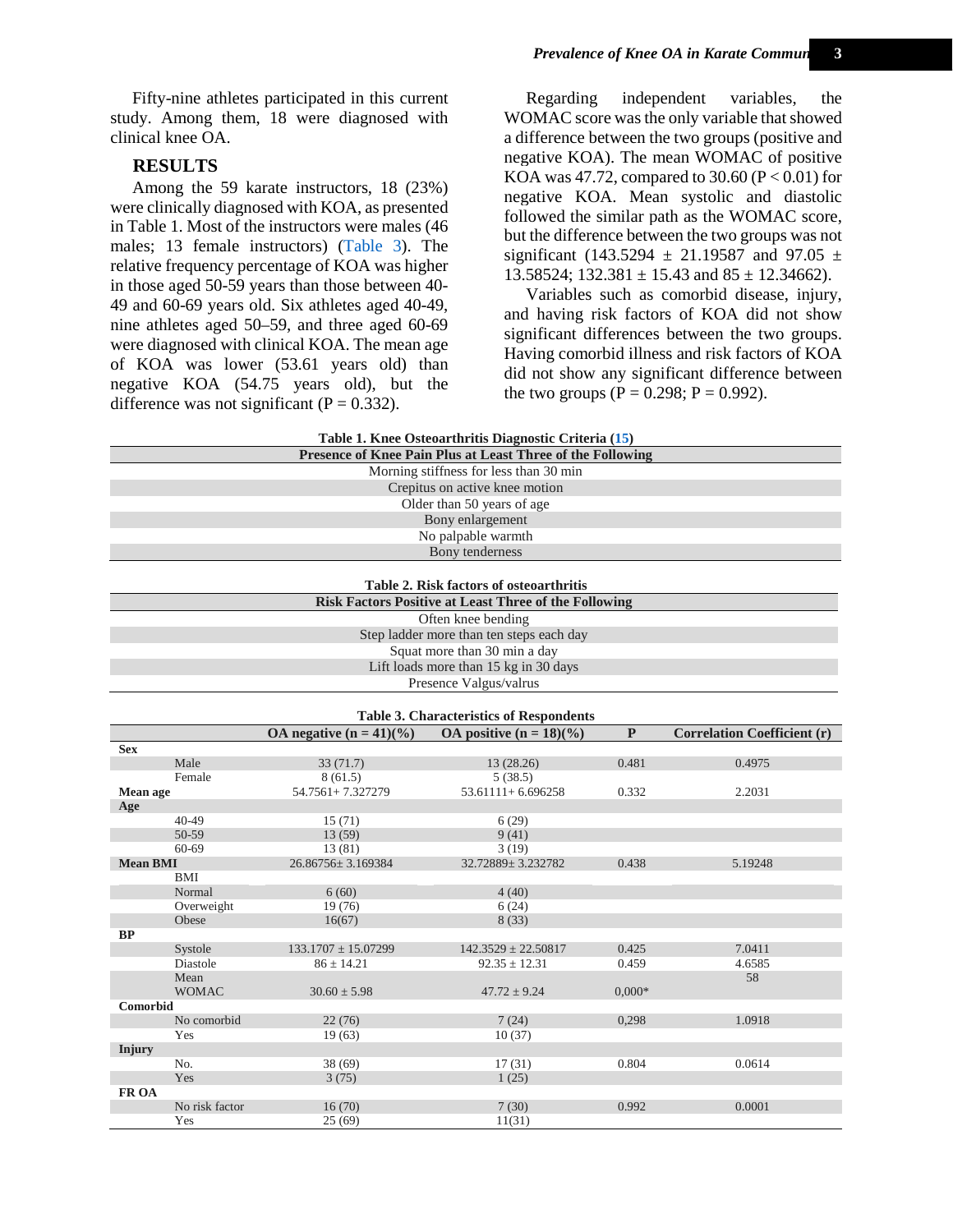<span id="page-3-0"></span>**Table 4. Ultrasound and Radiographic Findings of Karate Athletes OA Negative**  $(n = 41)(\%)$  **OA** positive  $(n = 18)(\%)$  **P Correlation Coefficient Femoral Condyle** Lateral  $1.30 \pm 0.46$   $0.255 \pm 0.067$   $0.000*$  35.8080 Trochlear 1.30  $\pm$  0.46 0.224  $\pm$  0.08 0.000\* 35.8080 Medial  $1.30 \pm 0.46$   $0.25 \pm 0.08$   $0.000*$  35.8080 **Osteophyte** No  $37 (100)$  0 (0) Yes  $4(19)$   $18(81)$   $0.00*$   $43.5632$ **Meniscal Extrusion** No.  $41(74)$   $14(26)$   $0.002*$  9.7737 Yes  $0(0)$  4 (100) **Radiographic appearance** K-L grade 1  $N/A$  1<br>
K-L grade 2-3  $N/A$  17 K-L grade 2-3

<span id="page-3-1"></span>

| Table 5. Logistic Regression Analysis of Associations between Knee Osteoarthritis and Independent Variables |                               |                |  |  |  |  |
|-------------------------------------------------------------------------------------------------------------|-------------------------------|----------------|--|--|--|--|
| <b>Variable</b>                                                                                             | Odd Ratio (95%CI)             | <b>P</b> Value |  |  |  |  |
| <b>Sex</b>                                                                                                  | $0.73(0.18-2.92)$             | 0.661          |  |  |  |  |
| Age                                                                                                         | $1.08(0.21 - 5.59)$           | 0.919          |  |  |  |  |
| BMI                                                                                                         | $0.59(0.46-0.78)$             | $0.000*$       |  |  |  |  |
| <b>Systole</b>                                                                                              | $1.02(0.97-1.07)$             | 0.396          |  |  |  |  |
| <b>Diastole</b>                                                                                             | $0.95(0.89-1.01)$             | 0.134          |  |  |  |  |
| Womac                                                                                                       | $0.99(0.75-1.31)$             | 0.954          |  |  |  |  |
| <b>Comorbid</b>                                                                                             | $0.49(0.06-3.87)$             | 0.498          |  |  |  |  |
| Injury                                                                                                      | $1.34(0.13-13.85)$            | 0.805          |  |  |  |  |
| <b>FR OA</b>                                                                                                | $1.57(0.18-13.51)$            | 0.681          |  |  |  |  |
| <b>Ultrasound findings</b>                                                                                  |                               |                |  |  |  |  |
| Femoral Condyle Lateral                                                                                     | $2.22e-38(7.5e-256-6.6e+179)$ | 0.734          |  |  |  |  |
| Femoral Condyle Trochlear                                                                                   | $2.29e+31(4.51e-60-1.2e+122)$ | 0.498          |  |  |  |  |
| Femoral Condyle Medial                                                                                      | $3.11e+11(2.31e-75-4.18e+97)$ | 0.794          |  |  |  |  |
| Osteophyte                                                                                                  | $1.28(0.39-4.09)$             | 0.678          |  |  |  |  |
| <b>Meniscal Extrusion</b>                                                                                   | 1.28(0.40-4.09)               | 0.678          |  |  |  |  |



**Figure 2. A 68-year-old male instructor who has been practicing karate for more than 30 years. His BMI is 28.54, and WOMAC score is 40. He has past history of hyperuricemia and hypercholesterolemia. In our study, he was diagnosed with clinical knee OA. His ultrasound findings showed osteophyte and thin cartilage.**

Regarding injury, only four instructors reported damage to the knee, and only one was diagnosed with KOA. The thin femoral condyle, osteophyte, and meniscal extrusion showed a significant correlation with KOA based on ultrasound findings. [\(Table 4\)](#page-3-0). After X-ray imaging was performed, only one instructor was diagnosed with KOA grade 1, and the other instructors were diagnosed with KOA grade 2–3.

Regarding analysis association between KOA and independent variables, only BMI correlated significantly with KOA ( $P < 0.01$ ; odds ratio, 0.59). The increase of 1 unit of BMI increases the chance of developing KOA. The other

independent variables showed no significant correlation [\(Table 5\)](#page-3-1).

#### **DISCUSSION**

In this present study, the prevalence of OA in karate instructors was 23% (13 males and five females). Based on the Indonesia national survey held by the Indonesia Ministry of Health, the prevalence of KOA is 7.3%. [\(6\)](#page-5-5) In sports, the prevalence of KOA was reported in varied numbers. A systematic review in 2017 reported that the overall knee OA prevalence in sport participants was 7.7. [\(14\)](#page-5-13) Another systematic review in 2018, including 3100 participants, concluded that the overall prevalence of KOA in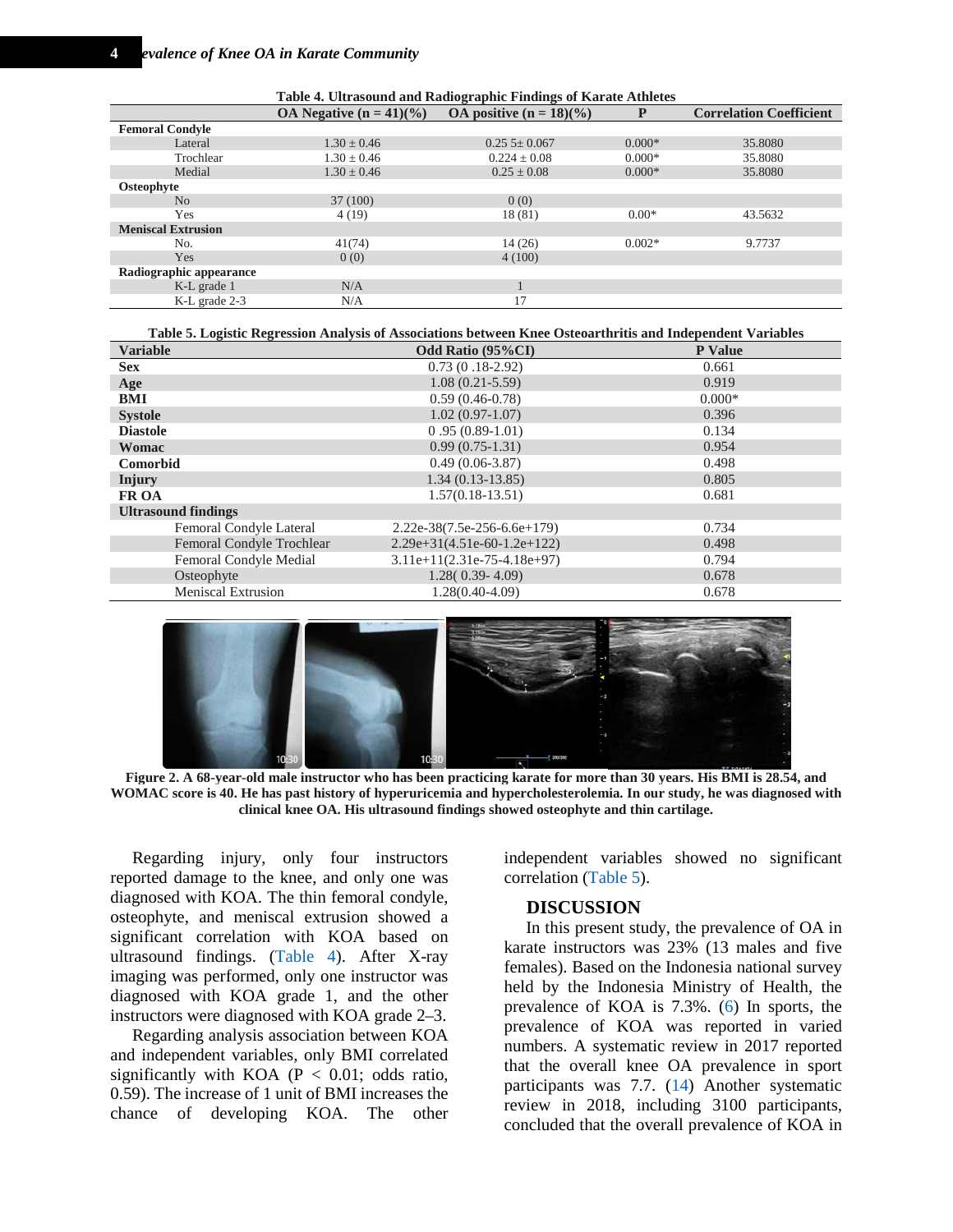former athletes was 30%. [\(16\)](#page-5-15) Previous studies demonstrated the prevalence of KOA in the general population ranged from 19.0%–28.0%. [\(17,](#page-5-16) [18\)](#page-5-17) The varied number of KOA prevalence might differ due to the difference in case selection and diagnostic criteria of KOA.

The prevalence of KOA in this karate community was higher than the average Indonesian population, presumably because repetitive and full loading kicking movements resulted in more ligamentous injury, which later developed into KOA. The second plausible reason was abnormal body weight. Due to advanced age, these instructors practiced karate movements less. As a consequence, they gained weight over time and developed KOA. This explanation is by a study that confirmed that more than 80 American football players developed KOA in 10–30 years after retirement. [\(19\)](#page-5-18) Knee and hip OA are more prevalent in former athletes compared with nonathletes (odds ratio, 1.9) [\(20\)](#page-5-19).

Athletes are more susceptible to joint damage than average individuals because they are more likely to have ligament injuries and meniscal tears. Around 50% of individuals who developed those injuries will develop OA 10–20 years later with impairment in pain and function  $(21)$ . The general view is that OA results from "wear and tear." Because athletes and young individuals use their joints more, the risk of developing OA is higher. [\(7\)](#page-5-6) The most significant damage resulting from KOA is the change in the articular. [\(22\)](#page-6-1) Karate movements, such as back kick, front kick, and side kick, involve moving the knee with many repetitions and loading. These movements cause susceptible injury and damage to the articular cartilage of the knee [\(23\)](#page-6-2).

In this study, the majority of instructors were overweight and obese. This fact was surprising because they were athletes for more than ten years. In this current study, the mean BMI of positive KOA instructors was higher than those with negative KOA. These facts aligned with the study that presented good evidence of linear correlation of high body mass indices and KOA. [\(24\)](#page-6-3) This current study demonstrated that an increase in one unit of BMI would increase the odds of KOA by 0.5 times. After logistic regression analysis, BMI was the only variable correlated with KOA. Regarding the four instructors with positive KOA positive and average weight, their weight was closed to the

lower limit of overweight criteria. Thus, BMI still had a significant role in the progression of KOA.

In this current study, injury did not correlate significantly with KOA. A study in Finland compared karate with six other sports and concluded that karate and judo had the highest rate of injuries, and ice hockey, soccer, and basketball are in the next sequence. Volleyball has the lowest injury rate. [\(17\)](#page-5-16) which means a higher propensity of developing KOA in karate athletes. The fact that injury did not correlate significantly with KOA in this study was in line with a study that stated American football participants without a history of knee injury had a higher prevalence of KOA than participants who did not practice sport.  $(14)$  A study in the general population also showed that injury did not correlate with KOA because only one in four respondents reported knee injury with a high WOMAC score [\(25\)](#page-6-4). The development of KOA, undoubtedly, results from the interaction between several factors such as injury, getting older, genetics, knee malalignment, biomechanical factors, such as excessive load because of obesity. [\(26,](#page-6-5) [27\)](#page-6-6)

In this study, the WOMAC score is demonstrated to be significantly different between positive and negative KOA. This result is consistent with a study that showed that the WOMAC score is helpful in screening KOA in rural healthcare in Tamil Nadu, India [\(25\)](#page-6-4).

The limitation of this study is the selection of the sample was not randomly chosen. The prevalence presented here might not represent the facts. However, this study might be the one that first shows the majority of knee OA in Indonesian karatekas. This valuable information gives valuable insight into the prevention of KOA in the Indonesian community. The future study should be performed randomly and emphasize more on the injury cases in the development of KOA.

### **CONCLUSION**

This study showed a high prevalence rate of KOA in karate athletes. WOMAC score and ultrasound findings such as thinning of femoral condyles, osteophyte, and meniscus extrusion show significant differences between positive and negative KOA. There should be more information regarding the susceptibility of the development of KOA to karate practices, and several precautions should be undertaken to prevent the development of this disease.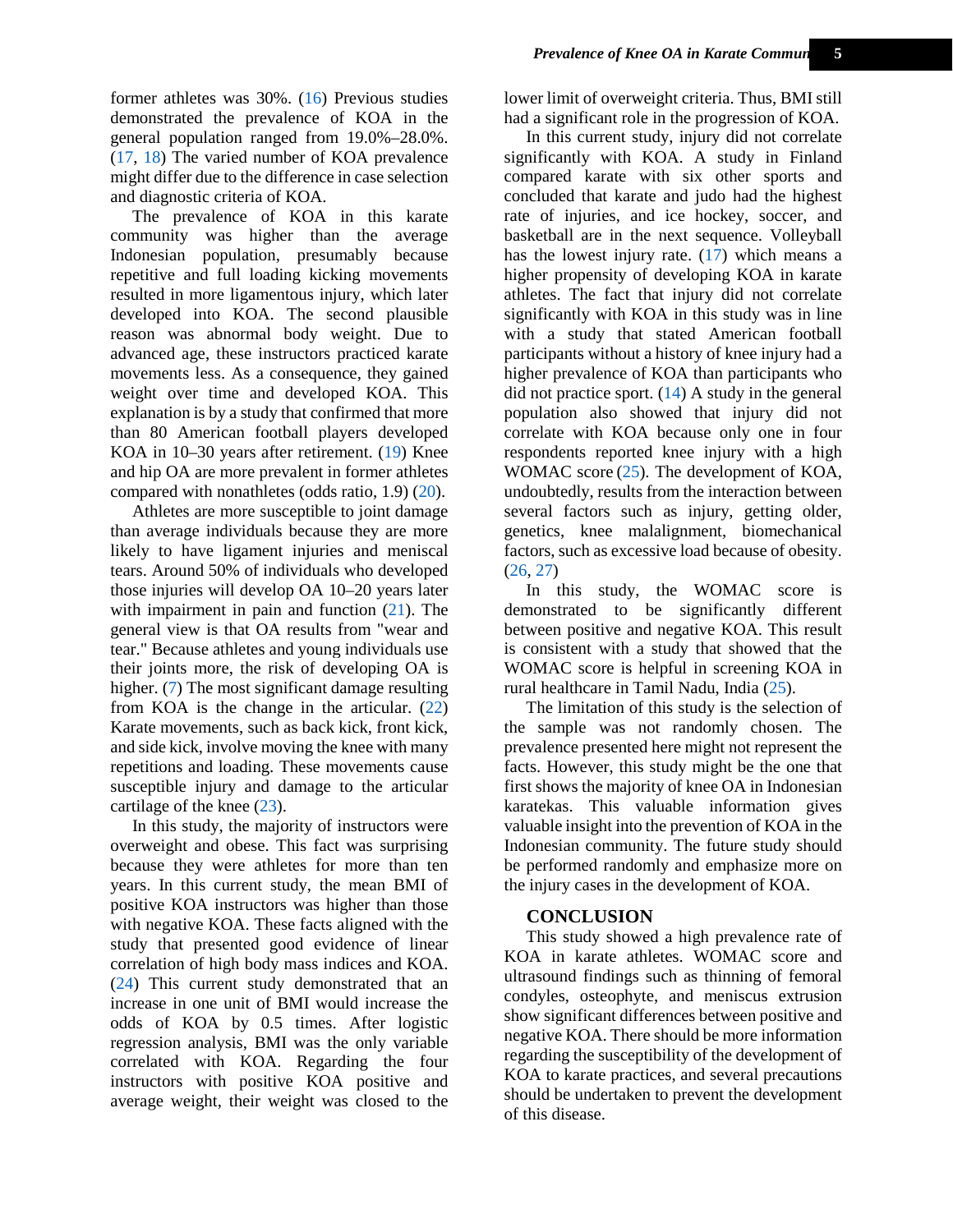#### <span id="page-5-0"></span>**REFRENCES**

1. Probst MM, Fletcher R, Seelig DS. A comparison of lower-body flexibility, strength, and knee stability between karate athletes and active controls. *J Strength Condition Res*. 2007;**21**(2):451. **[doi:](http://dx.doi.org/10.1519/R-19125.1)**  [10.1519/R-19125.1](http://dx.doi.org/10.1519/R-19125.1)

<span id="page-5-1"></span>2. Caine DJ, Maffulli N. Epidemiology of pediatric sports injuries: Karger Medical and Scientific Publishers2005.

<span id="page-5-2"></span>3. Mistry H, Connock M, Pink J, Shyangdan D, Clar C, Royle P, et al. Autologous chondrocyte implantation in the knee: systematic review and economic evaluation. *Health Technol Assess*. 2017;**21**(6):1- 294. **doi:** [10.3310/hta21060](http://dx.doi.org/10.3310/hta21060) **pmid:** [28244303](http://ncbi.nlm.nih.gov/pubmed/28244303)

<span id="page-5-3"></span>4. Muthuri SG, McWilliams DF, Doherty M, Zhang W. History of knee injuries and knee osteoarthritis: a meta-analysis of observational studies. *Osteoarthritis Cartilage*. 2011;**19**(11):1286-1293. **doi:** [10.1016/j.joca.2011.07.015](http://dx.doi.org/10.1016/j.joca.2011.07.015) **pmid:** [21884811](http://ncbi.nlm.nih.gov/pubmed/21884811)

<span id="page-5-4"></span>5. Bhatia D, Bejarano T, Novo M. Current interventions in the management of knee osteoarthritis. *J Pharm Bioallied Sci*. 2013;**5**(1):30-38. **doi:** [10.4103/0975-7406.106561](http://dx.doi.org/10.4103/0975-7406.106561) **pmid:** [23559821](http://ncbi.nlm.nih.gov/pubmed/23559821)

6. Dasar RK. Kementerian Kesehatan Republik Indonesia. Jakarta Balitbang Kemenkes RI2018.

<span id="page-5-6"></span><span id="page-5-5"></span>7. Amoako AO, Pujalte GG. Osteoarthritis in young, active, and athletic individuals. *Clin Med Insights Arthritis Musculoskelet Disord*. 2014;**7**:27-32. **doi:** [10.4137/CMAMD.S14386](http://dx.doi.org/10.4137/CMAMD.S14386) **pmid:** [24899825](http://ncbi.nlm.nih.gov/pubmed/24899825)

<span id="page-5-7"></span>8. Cameron KL, Hsiao MS, Owens BD, Burks R, Svoboda SJ. Incidence of physician-diagnosed osteoarthritis among active duty United States military service members. *Arthritis Rheum*. 2011;**63**(10):2974-2982. **doi:** [10.1002/art.30498](http://dx.doi.org/10.1002/art.30498) **pmid:** [21717422](http://ncbi.nlm.nih.gov/pubmed/21717422)

<span id="page-5-8"></span>9. Crosby AC. The hands of karate experts. Clinical and radiological findings. *Br J Sports Med*. 1985;**19**(1):41-42. **doi:** [10.1136/bjsm.19.1.41](http://dx.doi.org/10.1136/bjsm.19.1.41) **pmid:** [3995229](http://ncbi.nlm.nih.gov/pubmed/3995229)

<span id="page-5-9"></span>10. Bonotto D, Namba EL, Veiga DM, Wandembruck F, Mussi F, Afonso Cunali P, et al. Professional karate-do and mixed martial arts fighters present with a high prevalence of temporomandibular disorders. *Dent Traumatol*. 2016;**32**(4):281-285. **doi:** [10.1111/edt.12238](http://dx.doi.org/10.1111/edt.12238) **pmid:** [26511663](http://ncbi.nlm.nih.gov/pubmed/26511663)

<span id="page-5-10"></span>11. Ogawa K, Yoshida A, Ikegami H. Osteoarthritis in shoulders with traumatic anterior instability: preoperative survey using radiography and computed tomography. *J Shoulder Elbow Surg*. 2006;**15**(1):23- 29.

<span id="page-5-11"></span>12. Oka Y. Debridement for osteoarthritis of the elbow in athletes. *Int Orthop*. 1999;**23**(2):91-94. **[doi:](http://dx.doi.org/10.1007/s002640050315)**  [10.1007/s002640050315](http://dx.doi.org/10.1007/s002640050315) **pmid:** [10422023](http://ncbi.nlm.nih.gov/pubmed/10422023)

<span id="page-5-12"></span>13. Timmins KA, Leech RD, Batt ME, Edwards KL. Running and Knee Osteoarthritis: A Systematic Review and Meta-analysis. *Am J Sports Med*. 2017;**45**(6):1447-1457. **doi:** [10.1177/0363546516657531](http://dx.doi.org/10.1177/0363546516657531) **pmid:** [27519678](http://ncbi.nlm.nih.gov/pubmed/27519678)

<span id="page-5-13"></span>14. Driban JB, Hootman JM, Sitler MR, Harris KP, Cattano NM. Is Participation in Certain Sports Associated With Knee Osteoarthritis? A Systematic Review. *J Athl Train*. 2017;**52**(6):497-506. **[doi:](http://dx.doi.org/10.4085/1062-6050-50.2.08)**  [10.4085/1062-6050-50.2.08](http://dx.doi.org/10.4085/1062-6050-50.2.08) **pmid:** [25574790](http://ncbi.nlm.nih.gov/pubmed/25574790)

<span id="page-5-14"></span>15. Altman R, Asch E, Bloch D, Bole G, Borenstein D, Brandt K, et al. Development of criteria for the classification and reporting of osteoarthritis. Classification of osteoarthritis of the knee. Diagnostic and Therapeutic Criteria Committee of the American Rheumatism Association. *Arthritis Rheum*. 1986;**29**(8):1039-1049. **doi:** [10.1002/art.1780290816](http://dx.doi.org/10.1002/art.1780290816) **pmid:** [3741515](http://ncbi.nlm.nih.gov/pubmed/3741515)

<span id="page-5-15"></span>16. Madaleno FO, Santos BA, Araujo VL, Oliveira VC, Resende RA. Prevalence of knee osteoarthritis in former athletes: a systematic review with meta-analysis. *Braz J Phys Ther*. 2018;**22**(6):437-451. **[doi:](http://dx.doi.org/10.1016/j.bjpt.2018.03.012)**  [10.1016/j.bjpt.2018.03.012](http://dx.doi.org/10.1016/j.bjpt.2018.03.012) **pmid:** [29636304](http://ncbi.nlm.nih.gov/pubmed/29636304)

<span id="page-5-16"></span>17. Kujala UM, Taimela S, Antti-Poika I, Orava S, Tuominen R, Myllynen P. Acute injuries in soccer, ice hockey, volleyball, basketball, judo, and karate: analysis of national registry data. *BMJ*. 1995;**311**(7018):1465-1468. **doi:** [10.1136/bmj.311.7018.1465](http://dx.doi.org/10.1136/bmj.311.7018.1465) **pmid:** [8520333](http://ncbi.nlm.nih.gov/pubmed/8520333)

<span id="page-5-17"></span>18. Neogi T, Zhang Y. Epidemiology of osteoarthritis. *Rheum Dis Clin North Am*. 2013;**39**(1):1-19. **doi:** [10.1016/j.rdc.2012.10.004](http://dx.doi.org/10.1016/j.rdc.2012.10.004) **pmid:** [23312408](http://ncbi.nlm.nih.gov/pubmed/23312408)

<span id="page-5-18"></span>19. Rall K, McElroy G, Keats T. A study of long term effects of football injury to the knee. *J Missouri Med*. 1964;**61**:435-438.

<span id="page-5-19"></span>20. Tveit M, Rosengren BE, Nilsson JA, Karlsson MK. Former male elite athletes have a higher prevalence of osteoarthritis and arthroplasty in the hip and knee than expected. *Am J Sports Med*. 2012;**40**(3):527-533. **doi:** [10.1177/0363546511429278](http://dx.doi.org/10.1177/0363546511429278) **pmid:** [22130474](http://ncbi.nlm.nih.gov/pubmed/22130474)